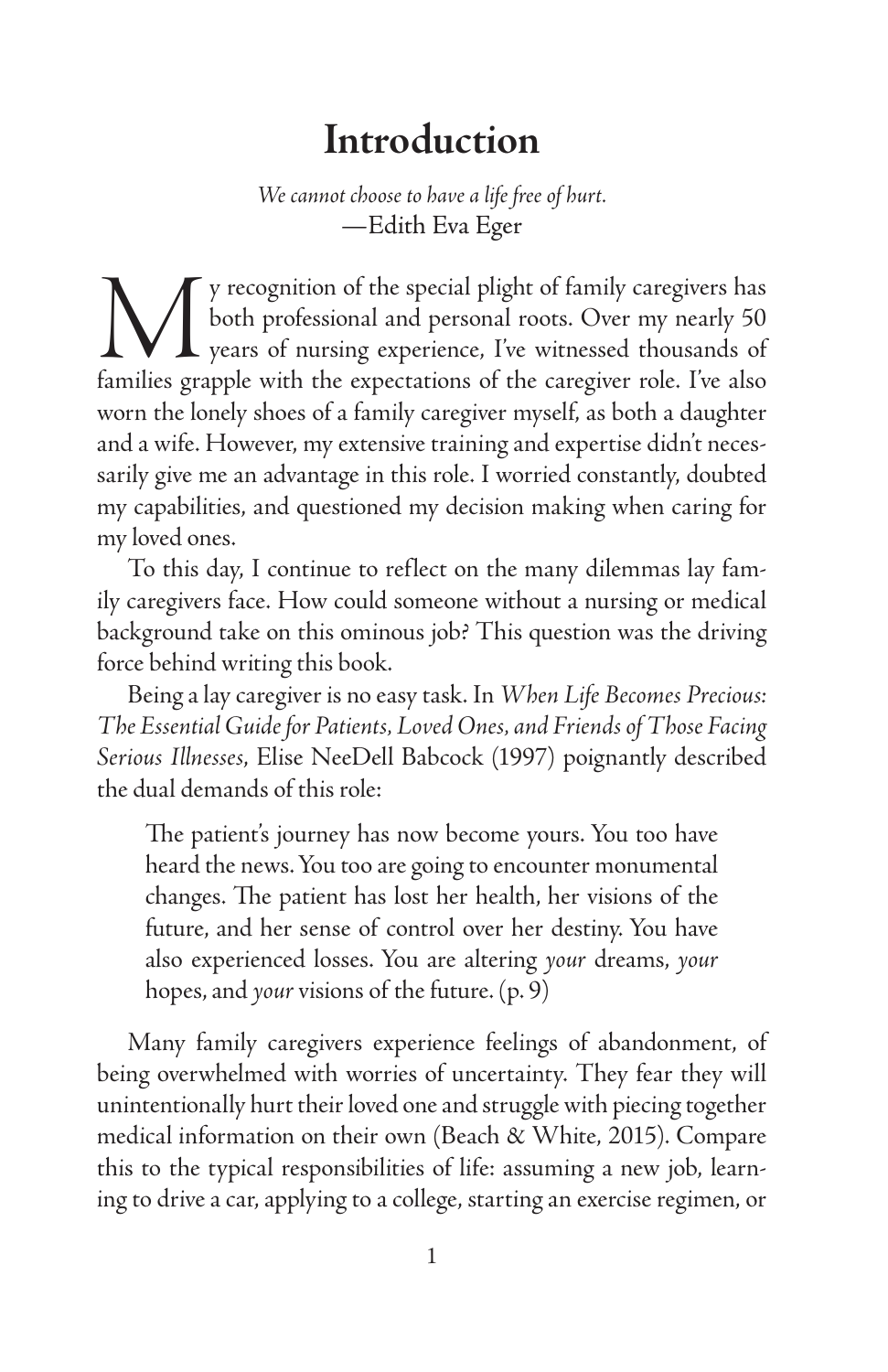going through childbirth involve some prior education or orientation. Without comparable instruction, your responsibility to care for someone ill looms large. Given this, you, who I often refer to collectively as the **unknown soldiers**, can benefit from advice that offers sustenance and counsel as you begin to take on this responsibility (Boyle, 2002).

The Institute for Patient- and Family-Centered Care defines *family* as "two or more persons who are related in any way—biologically, legally, or emotionally" (Clay & Parsh, 2016, p. 41). The scope of caregivers is substantial, diverse, and inclusive of spouses, parents, children, siblings, friends, neighbors, and partners. A report by the Institute of Medicine (now the Health and Medicine Division of the National Academies of Sciences, Engineering, and Medicine) reported that 80% of adults requiring long-term care currently live at home. Approximately 90% of this care is provided by lay, unpaid family caregivers (Institute of Medicine, 2008). It is impossible to count the actual number of individuals providing some degree of care to a loved one in the United States, but we estimate millions walk in these shoes daily.

Today's reality is this: **Healthcare professionals don't render most patient care—you do.** Family caregivers are responsible for most of the home-based care in the United States (Boyle, 2015). At any given time, 20% of U.S. adults are serving as informal caregivers ("Support for Caregivers in the USA," 2020). Currently, an estimated 44 million caregivers, the majority of whom are women, are engaged in hard, relentless, and uncompensated caregiving, which poses escalating ramifications for the future (Wittenberg & Prosser, 2016).

A report released by the Centers for Disease Control and Prevention on the health status of informal caregivers from 44 states, the District of Columbia, and Puerto Rico identified that nearly one in five informal caregivers (19.2%) reported their own health to be fair or poor (Edwards, Bouldin, Taylor, Olivari, & McGuire, 2020). This finding raises concern about the impact of caregivers' compromised health on their own wellness and on their loved one requiring care.

The population of family caregivers is expected to increase because of two main factors. First, the graying of the United States and other industrialized countries (often referred to as the **silver tsunami**) will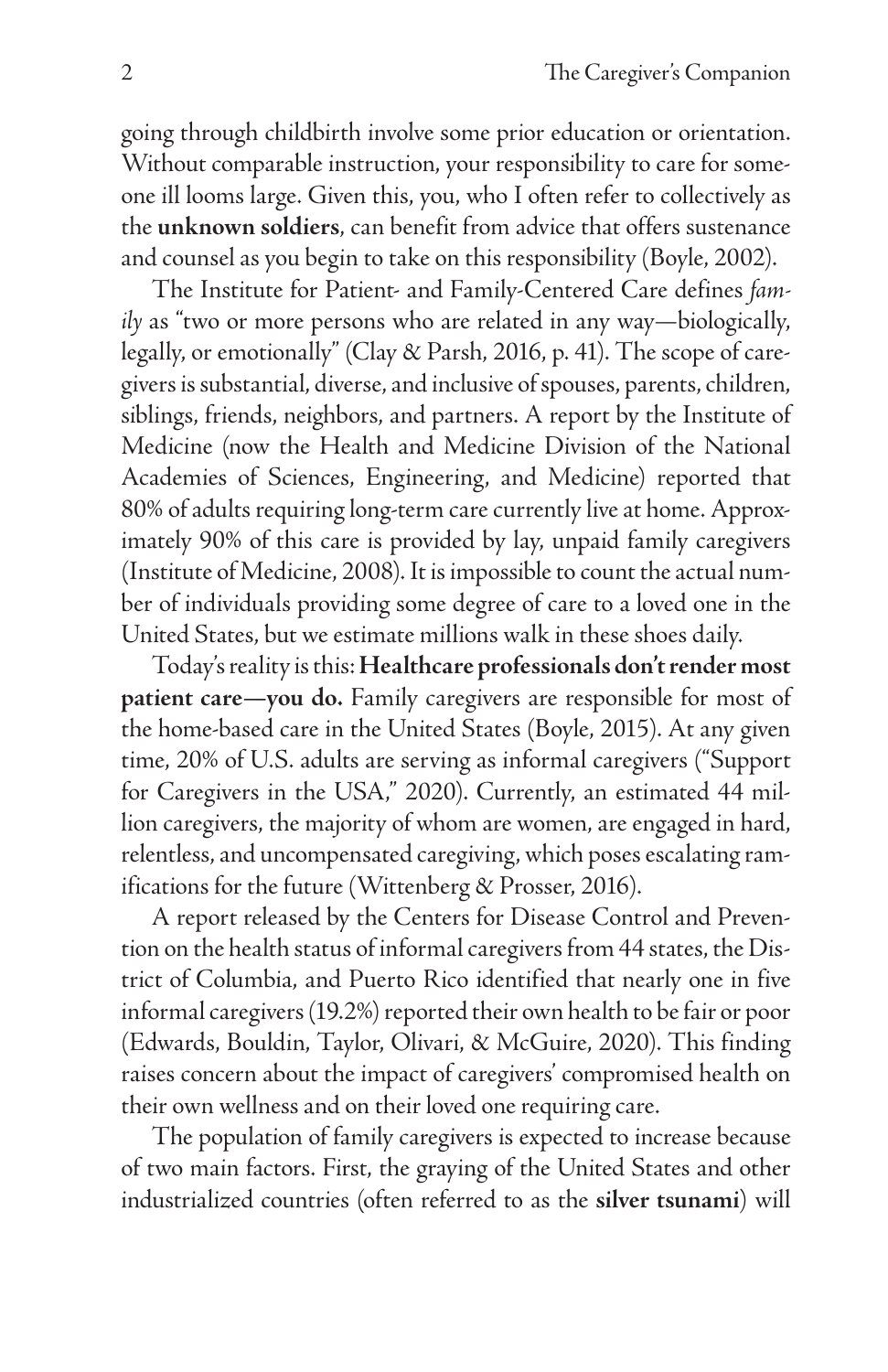exponentially increase the number and life expectancy of older adults. Second, the increased prevalence of major chronic conditions that come with advanced age, such as heart disease, stroke, cancer, type 2 diabetes mellitus, and dementia, will necessitate more family caregivers to provide essential and complex care (Mitnick, Leffler, & Hood, 2010). These phenomena are triggered and potentiated by other trends, such as shortened hospital admissions, limited discharge planning, the absence of ongoing homecare support, fewer offspring to render care to aging parents, and the mobile nature and geographic displacement of the nuclear family within society. The convergence of these factors underscores the need for a radical shift in role preparation for caregivers, as they should not be expected to take on this critical role in the absence of preparatory education and ongoing guidance from healthcare providers.

The delivery of support and professional instruction to family caregivers has numerous benefits. For example, caregivers can be taught methods to reduce a patient's biopsychosocial distress by promoting comfort through medication management, physical care measures, dietary interventions, and communication. Enhanced caregiver skills that keep the patient out of the emergency department, hospital, or a long-term care facility can augment the patient's trust in a caregiver's abilities. Family-focused instruction can reduce the negative corollaries of caregiving by teaching self-care and resilience strategies. Unfortunately, these competencies don't emerge following a cursory 10-minute review of printed instructions and require extensive focus.

Deliberative approaches in family skill building also foster the recognition of the caregiver role within the healthcare team (Glazer & Alhaj, 2017). Because they spend considerably more time with the patient than nurses and physicians, the caregiver's voice has elevated importance in planning and delivery of patient care. Hence, a new lay–professional collaborative model is needed to improve the caregiving process (Kent et al., 2016).

Currently, state and federal calls to action help to address the need for formal instruction and training for family caregivers (Reinhard, Levine, & Samis, 2012). Although individual states are implementing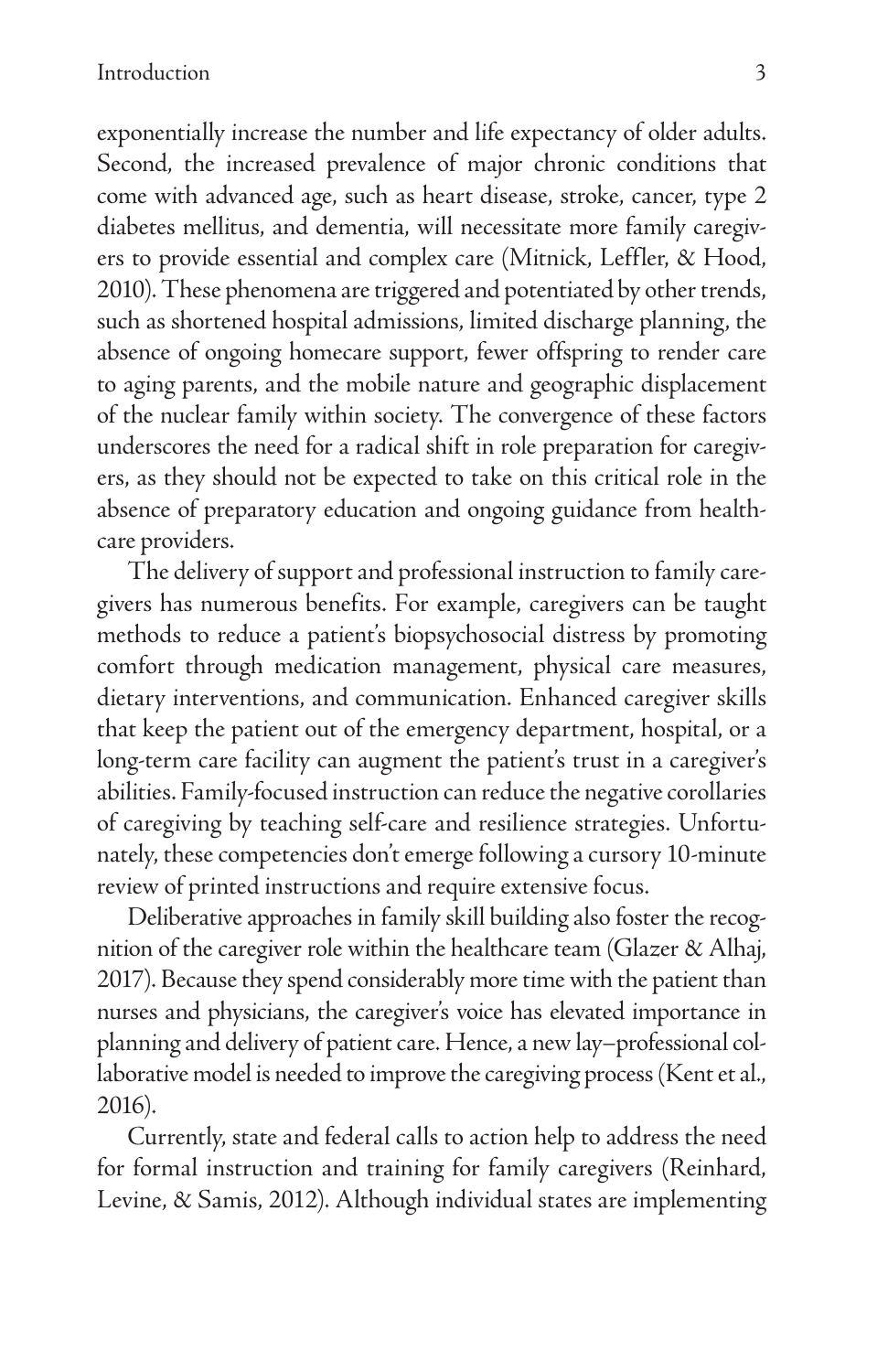needed caregiver programs, significant resource gaps remain for the majority (Reinhard, Young, Ryan, & Choula, 2019).

To this end, a comprehensive review is needed to guide lay caregivers through the hurdles of caregiving. I have chosen 10 major themes to address in this book based on my clinical and personal experiences. There is no right or wrong order to this reading. Chapters can be read and reread as often as you require reflection and information. Importantly, four overarching elements within these pages transcend much of what you will read and are key to your ability to grow with—not languish in—your caregiver role.

First, **you must acknowledge your limitations and not expect perfection**. The caregiver role most likely was imposed on you with no warning and, most certainly, no training. Because of your lack of preparedness, you won't be able to instantly recognize critical or emergency situations, know when to ask for a change in medication, or, for example, know how to troubleshoot an ill-fitting colostomy pouch. Nurses require years of education and practical experience to master these elements of patient care. For the lay caregiver, learning and mastering these new skills will not be easy, especially with the added corollaries of anxiety and worry.

Second, to engage in optimal caregiving, **you must repeatedly ask for help**. Despite the best of intentions, it is often impossible to perform caregiving duties alone. Over the years, I have observed countless family caregivers struggle in providing home-based care in isolation while simultaneously working outside the home. These caregivers disregarded their own needs and compromised their health. Ignoring your well-being will not benefit your loved one. It takes concerted introspection to realize your limitations. Think of caregiving as a team sport rather than an isolated marathon.

Third, **you must care for yourself with the same rigor and intention that you care for your loved one**. You can't give to others if you're running on empty. Family caregivers frequently feel that they do not have the luxury to "take a sick day," especially when they compare their complaint to their loved one's illness (Reinhard et al., 2019). Self-care *is not* selfish care. Caring for yourself is an investment in providing the necessary support for your ill family member.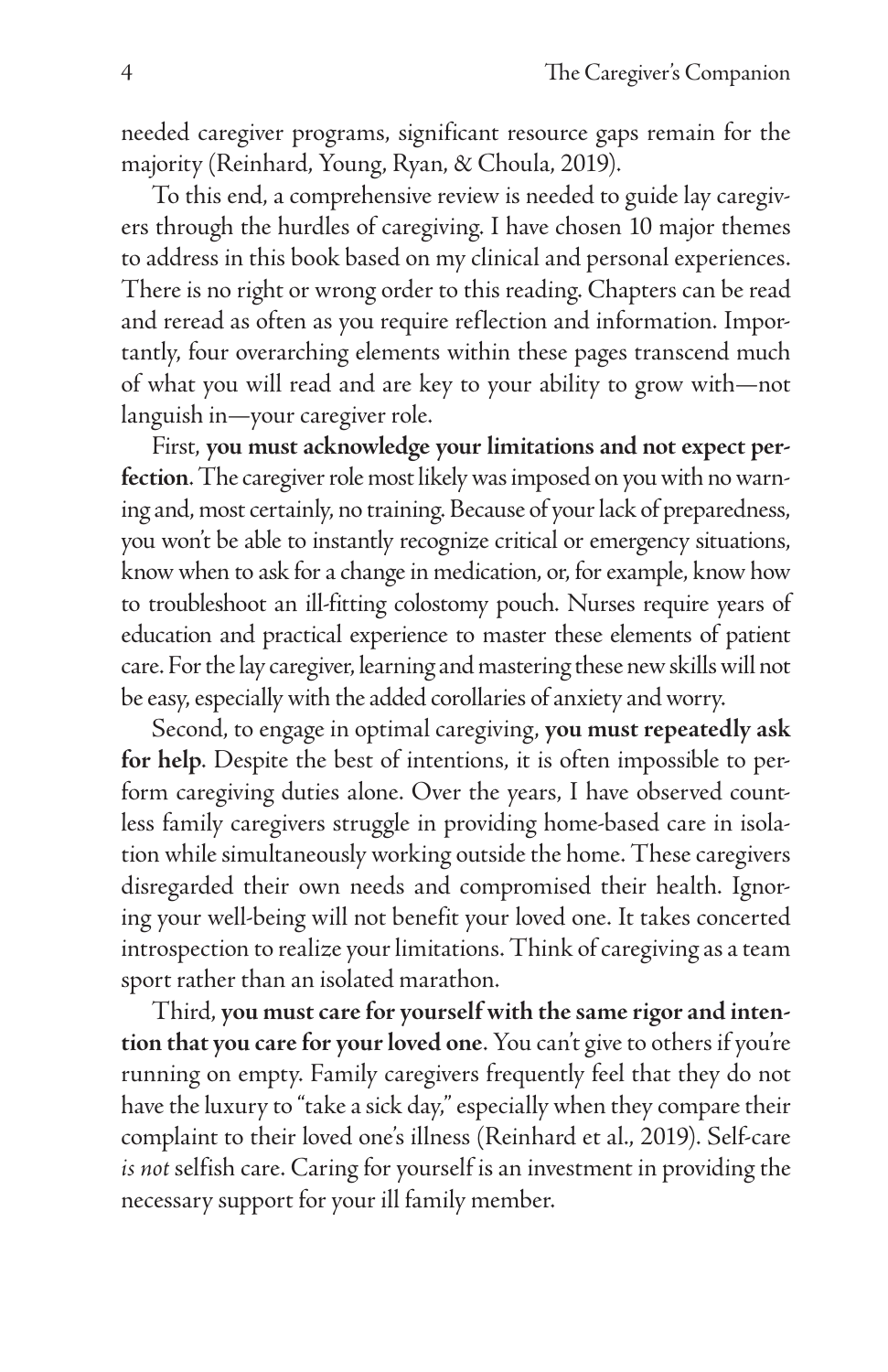Finally, **you must constantly reflect on your intention**. You are trying to do the best you can in a highly stressful situation. You will be limited in what you can accomplish. For example, you may forget to give your loved one a medication on time, become impatient with your spouse's confusion, or not catch your mother when she falls. Remember, it was not your desire to forget a pill, be short-tempered, or allow your loved one to slump to the floor. Be compassionate with yourself.

As you embark on reading the 10 themes shared in this book, I'd like to leave you with this summation from *Cancer in the Family*, a publication from 2000:

Despite widespread evidence of the profound impact of serious medical illness on family life, as well as equally compelling data concerning the role of family behavior in shaping both detection and the clinical course of medical illness, families are still often ignored or, at best, tolerated in many health-care settings. (Baider & De-Nour, 2000, p. xxiii)

Although poignant in its message 20 years ago, this excerpt reflects what little has been done to support family caregivers in a formal manner.

My goal in writing this book is to help family caregivers feel less alone. My ultimate hope is that caregivers will be recognized for their importance in healthcare delivery. An ideal future includes a comprehensive national package of education and support initiatives to teach lay caregivers the necessary skills required to care for their ill loved ones. To accomplish this, caregivers must be included in all aspects of novel care model planning. Our call to action is underscored by a more formal awareness that illness and disability are indeed family affairs.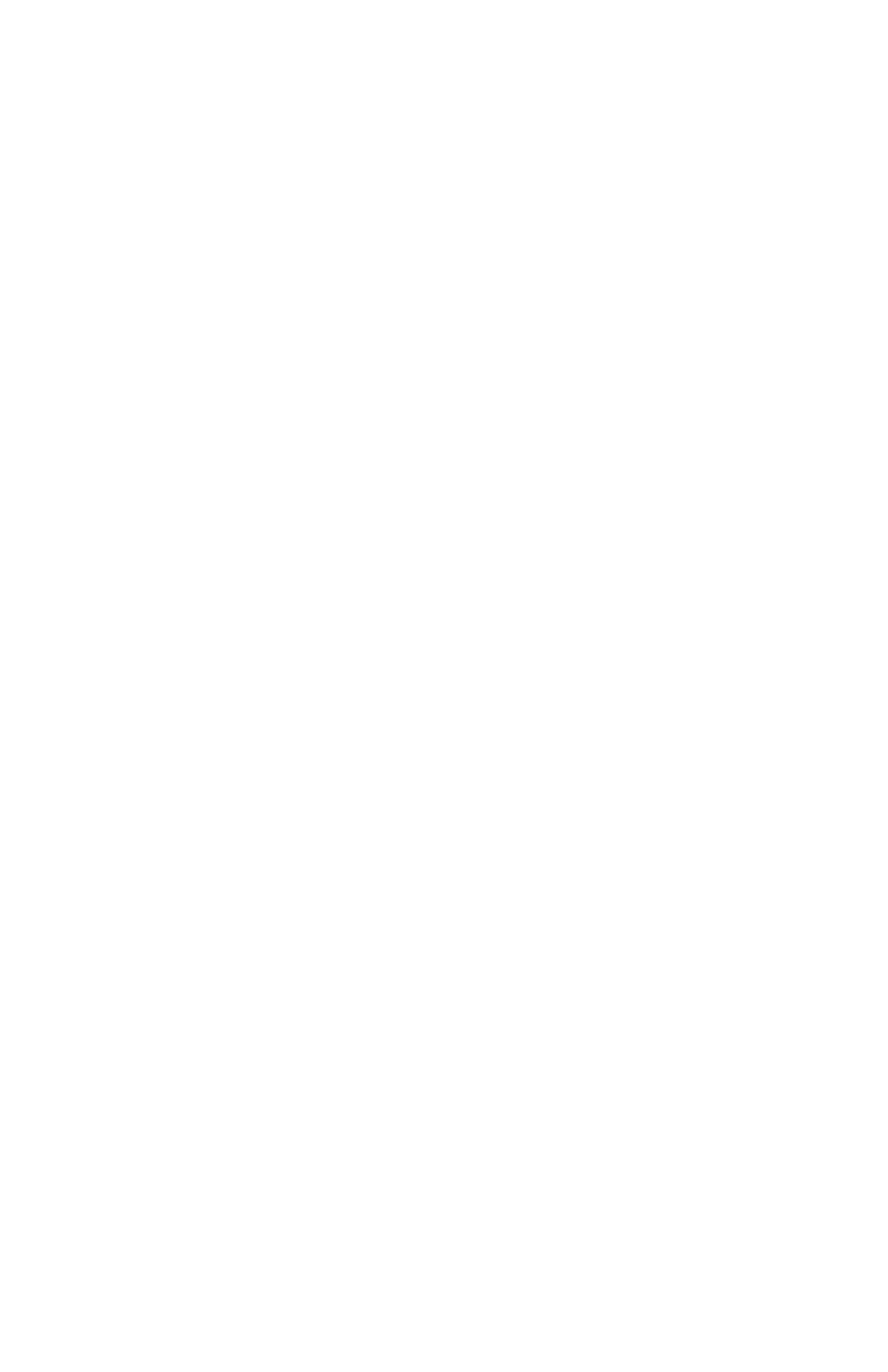# **Chapter 1. Finding Meaning**

*Life's under no obligation to give us what we expect.* —Margaret Mitchell

## **Struggling With the "Why"**

*Suffering demands that others bear witness, and family members unfortunately are assigned front-row seats.* —Angelo Volandes, MD

**CENT** entral to engaging in the practical elements of caregiving is the need to process the "why" of the situation. News of a cata-<br>strophic illness or health crisis challenges our universe. It disregards our notions abou the need to process the "why" of the situation. News of a catastrophic illness or health crisis challenges our universe. It disregards our notions about the way the world is supposed to be and what is fair and just. Regardless of religious orientation, most of us are raised with the belief that if we are good people, are kind and considerate of others, and generally live a good life, we will be rewarded. Thus, when these basic tenets have been followed, it's hard to reconcile the "why" of a brain tumor, early-onset Alzheimer disease, or a near-fatal car crash.

Darkness remains a natural part of life (Rupp, 2016). Upon the discovery of a significant illness in a loved one, the questioning that results is often deep-seated and troublesome. No matter how hard we search, we can't find an answer or tangible rationale as to why our loved one was burdened with such a fate. Ultimately, when this unknown can't be emotionally processed, we get stuck—often in anger—and the nature and quality of our caregiving are negatively affected.

I vividly remember a unique case involving a daughter whose mother was unexpectedly diagnosed with a very unusual late-stage cancer. The daughter's anger was so palpable that you could *feel* it when you entered the mother's room. Every time I spoke to the daughter, she would repeat the same lament. Her mother didn't smoke or drink; she ate organic foods, walked every day, and didn't even use a microwave in her quest to stay healthy. "How could cancer happen to a woman so ritualistic about her health?" the daughter would repeatedly question.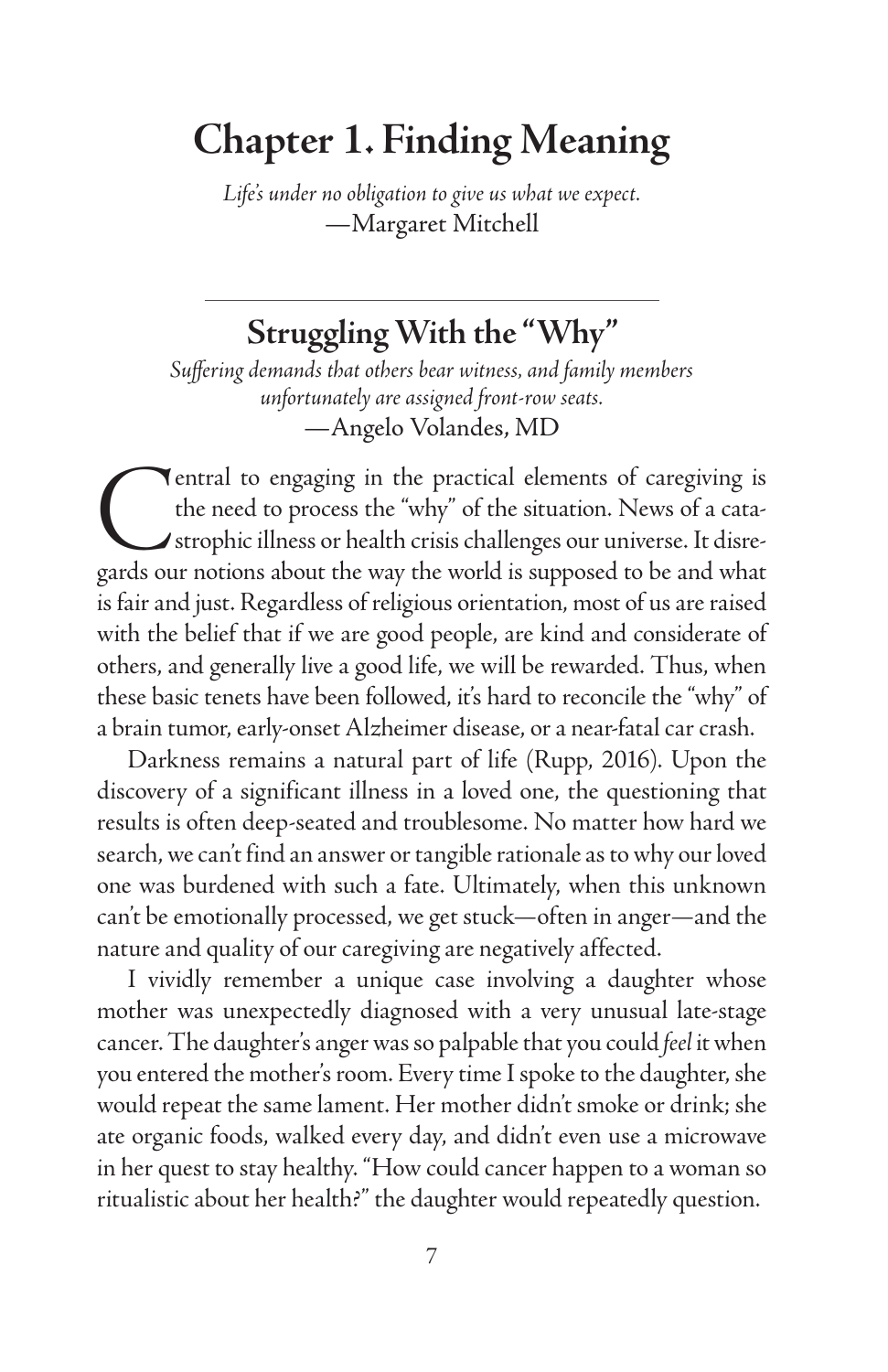Personally, I remember struggling with the "why" when my father suffered a stroke, and years later, when he was diagnosed with lung cancer. Wasn't one life-threatening diagnosis enough? Why did this generous, loving, big-hearted man have to deal with two major illnesses? Why couldn't this have happened to a single man with no family to love and support? It just wasn't fair. The absence of an answer to my questions, and my continued ruminations over such, left me angry and unable to think through what I needed to do to help my father in his recovery.

#### *The less we make peace with our pain, the more we tend to make war on others.* —Stephen Levine

Don't get me wrong—I'm not suggesting that unwavering acceptance is the best response; however, I do believe that finding a way to move beyond anger-based questioning enhances your ability to assume the necessary tasks of caregiving.

In his book *When Bad Things Happen to Good People*, Rabbi Harold S. Kushner wrote about his existential struggle with the "why" in his life. He ultimately concluded, "The God I believe in does not send us the problem; He gives us the strength to cope with it" (Kushner, 1981, p. 140).

Negative thoughts can take a toll on your energy. A conscious effort must be made to target how and where you invest your emotional time and effort. Try channeling the momentum keeping you angry into a strength with benefits. Ask yourself, can you redirect your anger over a situation you can't change into a positive reaction? For example, you direct this anger-based energy toward getting the house ready based on the occupational therapist's recommendations following your wife's stroke.

### **Guilt**

*There is hardly any life that is not shadowed in some place by guilt. Guilt in itself is useless. It belongs to the past, and the past is over and gone.* —John O'Donohue

Guilt is often a principal feature within the caregiving experience (Potts & Potts, 2011). Those who use guilt as a coping strategy most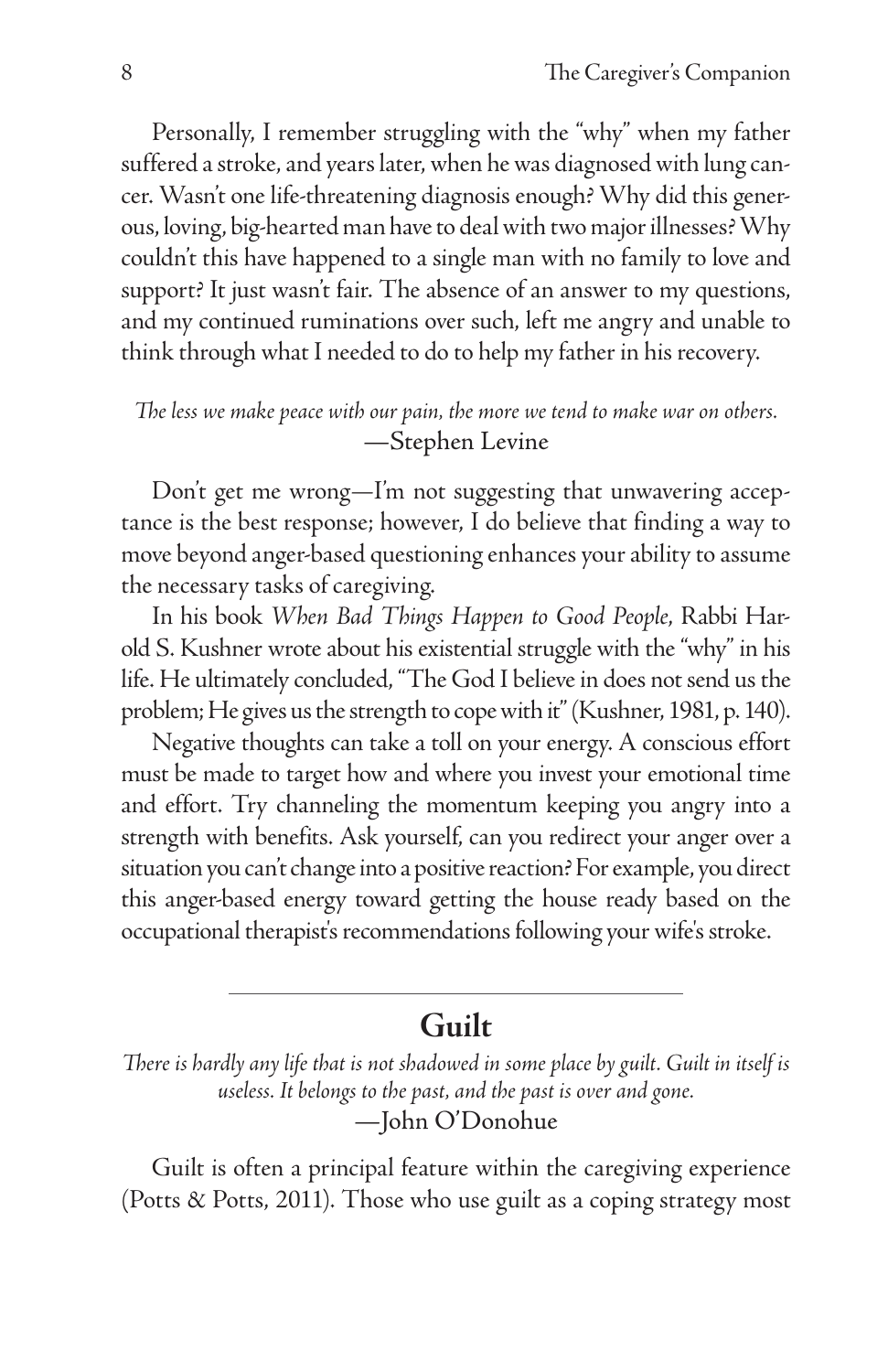likely learned to do this as they were growing up. Guilt is often a component of religious teaching, invented as an effort to control behavior associated with self-blame (Spillers, Wellisch, Kim, Matthews, & Baker, 2008).

The prominence of your use of guilt as a coping response should be considered. In their historic guide for family caregivers of patients with Alzheimer disease, Mace and Rabins (2017) stated that the first step in managing guilt is admitting it is a problem. Guilt is always a negative response, as it stems from the belief that you have done something wrong and interferes with optimum caregiving (Crane-Okada, 2018). Guilt is a useless emotion with no merit. It represents a version of "magical thinking" (J. Lynn & Harrold, 2011). Excessive guilt may drive one's need to "do it all" and to not accept help or praise. In his book, Kushner (1981) described an excessive sense of guilt as "a tendency to blame ourselves for things which are clearly not our fault" and noted that it "robs us of our self-esteem and perhaps of our capacity to grow and to act" (p. 104). Author Diana Denholm (2012) referred to this unfavorable inner dialogue as one's "guilt factory."

If you acknowledge that guilt is a prominent issue for you, consider how it is related to being stuck in the "why" of your situation. Over my decades of nursing, I've heard family members languish over why they didn't force their loved one to pursue suspicious symptoms sooner or why they didn't notice changes in their loved one's appearance. Do any of the following statements sound familiar to you?

- •I should have made him stop smoking.
- •I didn't realize that he wasn't eating and was hiding it from me.
- •I thought his pain was from his arthritis.
- He watched his dad die of colon cancer. He knew he needed to get checked regularly. I should have just gone ahead and made an appointment for him.

**A caregiver's cautionary note:** It is not *your* responsibility to accept fault for another's behaviors or decisions. It is *their* call, not yours.

Potts and Potts (2011) described the unrelenting guilt of those caring for loved ones with Alzheimer disease. Yet many of these reflec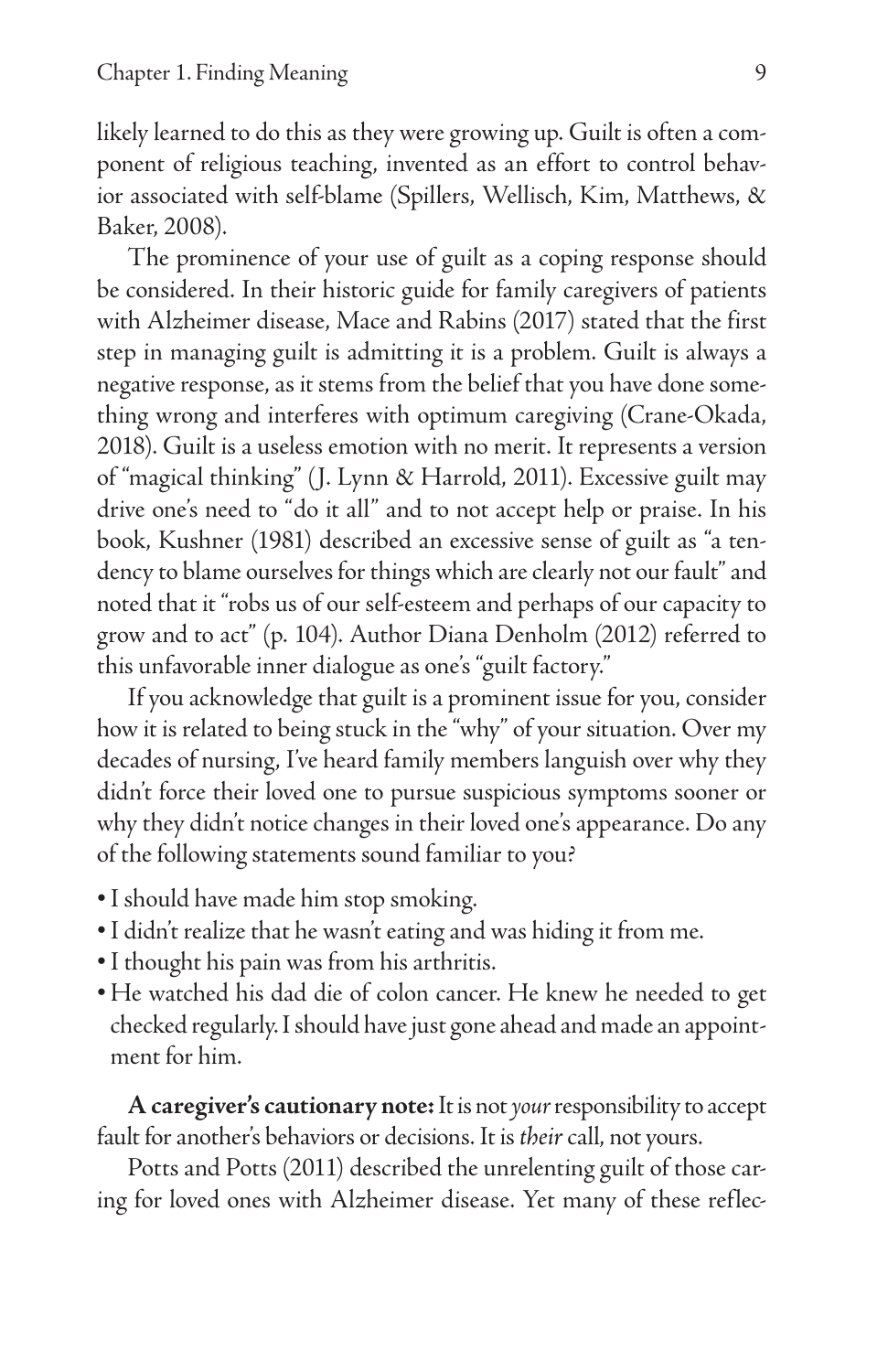tions also apply to caregiving within other illness scenarios. The following triggers offer testimony to the prominence of caregiver guilt:

- •Not spending more time with the loved one
- •Neglecting work and family
- Being short-tempered, impatient, and frustrated with an ill loved one despite knowing that the loved one can't help it
- Feeling embarrassed over a loved one's odd behaviors
- •Questioning God
- Perceiving the stress of caregiving as self-pity
- Going behind the back of a loved one to do things that must be done (e.g., hiding car keys, obtaining medical power of attorney)
- Placing a loved one in a care facility

Caregivers can't win for losing. They frequently undervalue the gift they are giving, namely, making decisions based on their loved one's best interest. For example, your decision to take the car keys away from an older parent is not because you are uncaring or insensitive to their desire to remain independent. Rather, the intention is to minimize the possibility of injury to your parent and others in the event of a serious accident.

Coming to the realization that you can no longer remain the caregiver of a loved one can be a very difficult experience. Early in my nursing career, I read *When Love Gets Tough: The Nursing Home Decision* (Manning, 1988). Despite its publication more than 30 years ago, this book is such a valuable resource that I continue to recommend it to struggling families to this day. Recently, a nurse colleague shared with me her internal struggle with placing her mother in an extended care facility. Her mother couldn't take care of herself and required around-the-clock monitoring. My colleague and I spoke at length about her concerns for her mother's safety, such as her potential for falls and need for hospitalization. These issues justified the need for care beyond what the family could provide. Rather than viewing an extended care placement as a decision made in her mother's best interest, my colleague considered it a broken promise, as she told her mother she would never put her in "one of those places." It wasn't until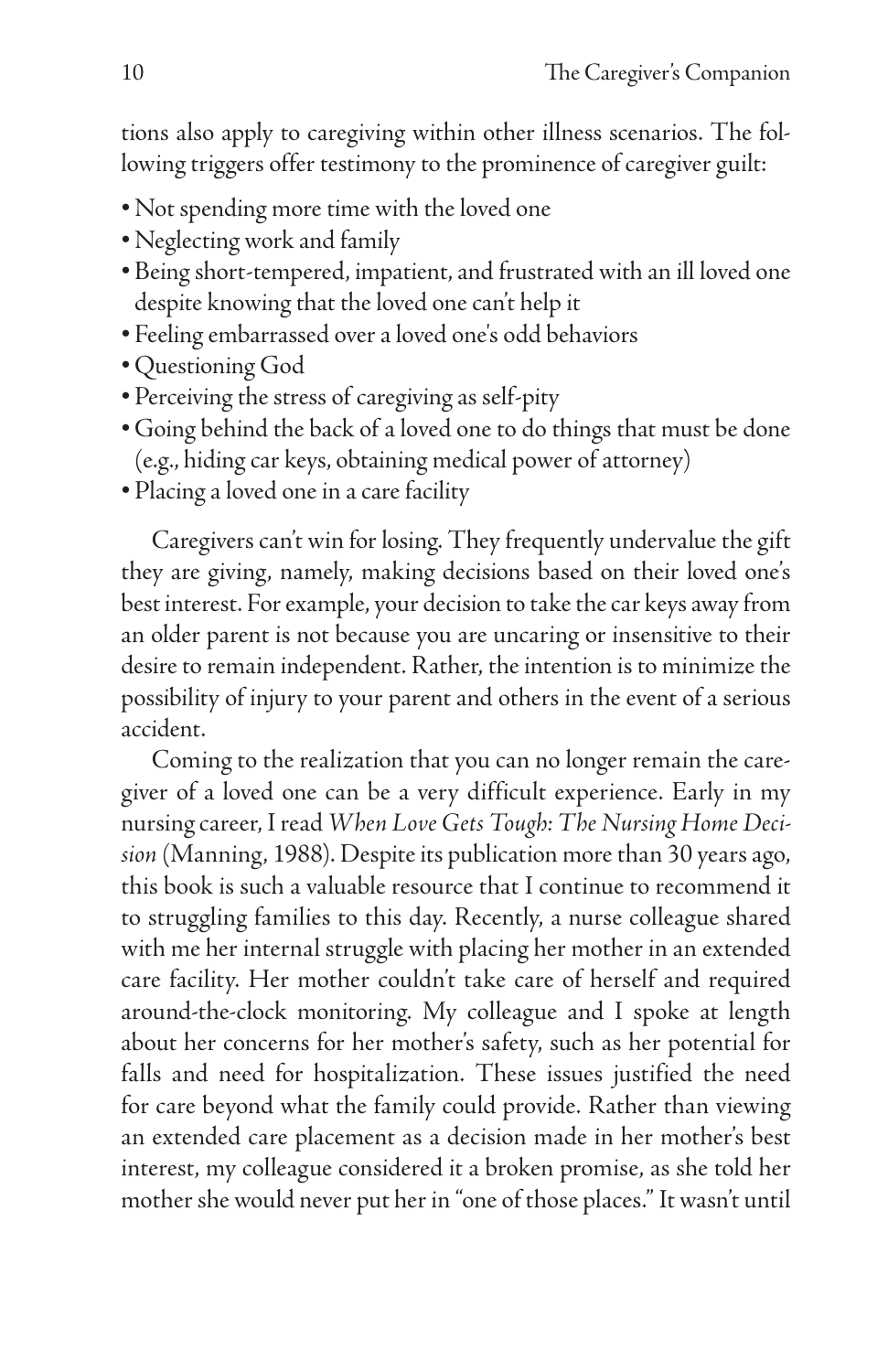my colleague's mother went missing, requiring law enforcement in the area to issue a "Silver Alert" (a public notification of an older missing person), that she realized her mother's existing living situation was unsafe and no longer worked.

Another guilt-related issue is comparing yourself to someone else and devaluing your caregiving experience. Saying, for example, "She kept her mom at home for more than a year, and I couldn't," negatively portrays your abilities and doesn't recognize your unique circumstances. When you compare your situation to others, you probably aren't aware of the unique variables distinguishing these cases from your own. Perhaps the daughter who was able to care for her mother at home for more than a year didn't work or had the resources to bring in supplemental care. Maybe this person's mother had a less-aggressive variant of dementia than your mother. One of the most profound lessons I have learned over my decades of nursing is that **no two patient experiences are ever alike.** 

### **Moving Beyond the "Why"**

*You can keep pedaling, get off the bike, or fall over.* —Cynthia Copeland

There is no answer to the "why" that you ruminate over. This bad hand of cards has been dealt, and there is no going back. The longer you stay focused on trying to find an answer to an impossible question, the more time you waste. You only have the future. As the Cherokee proverb cautions, "Don't let yesterday use up too much of today."

Sustaining yourself in your caregiver role will require you to learn new skills. What has helped you cope in the past may not be enough. This necessitates considerable and honest introspection of where you are and where you want to be in your role as a caregiver. Put a name to your worry. Be sensitive to your "hot buttons." What situations are the hardest for you to cope with?

Generally, I have found that the most important skills caregivers need to obtain are communication and emotional support, specifically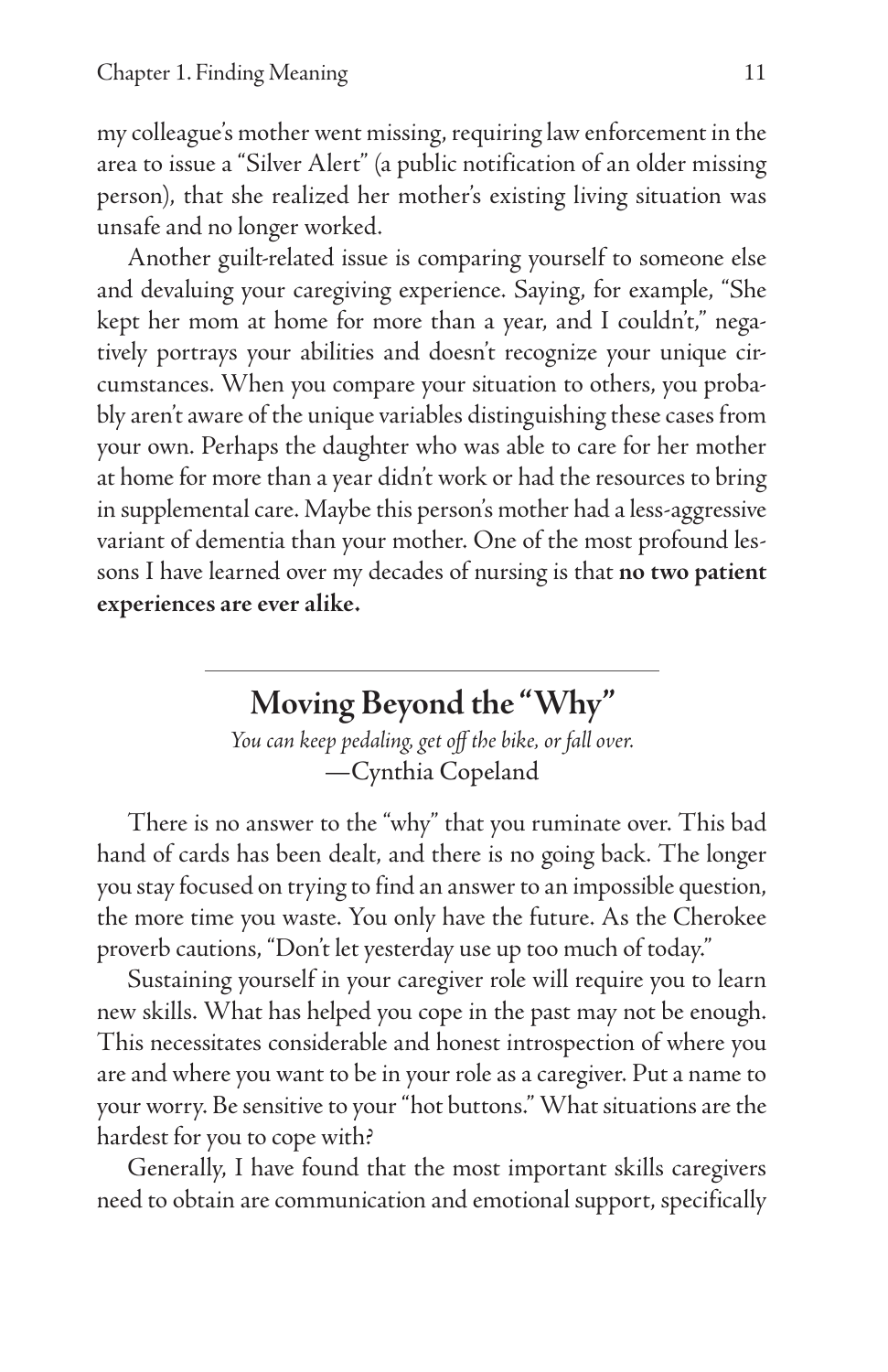the abilities to ask for help and talk about personal feelings. A societal stigma about mental health often precludes a willingness to admit that you need help coping. Feeling the need to "be strong" and "stand on your own two feet" fosters a reluctance to ask for help. We need to recharacterize what it means to be strong. It doesn't mean being stoic. Rather, it requires building a support structure around yourself and your ill loved one. It takes stamina and strength to mobilize people and resources to get you through this difficult time. When a team is assembled, the best outcomes ensue.

## **Talking It Through**

*A good listener is someone who puts their backside on the bedside, their mind in their ear, and their mouth in neutral.* —Michael Quinn, MD

You may have had forewarning to the diagnosis of a serious illness in yourself or a loved one, or maybe such an illness has struck out of the blue and taken you by surprise. Either way, the psychological consequences can be considerable. Some degree of emotional disclosure, or talking through your feelings, facilitates your ability to navigate the future.

Find someone you trust and respect who has a good listening ear. Optimally, this should be someone who has offered a willingness to support you in the past. In *The Caregiving Wife's Handbook: Caring for Your Seriously Ill Husband, Caring for Yourself*, Denholm (2012) identified discussion starter prompts that can help caregivers and ill loved ones alike navigate through emotional issues (p. 11):

- •I am frustrated about . . .
- •What I hate the most is . . .
- $\bullet$  I'm afraid of  $\dots$
- •I need to know . . .
- •I feel guilty about . . .
- •I don't think I can . . .
- •What am I supposed to do about . . . ?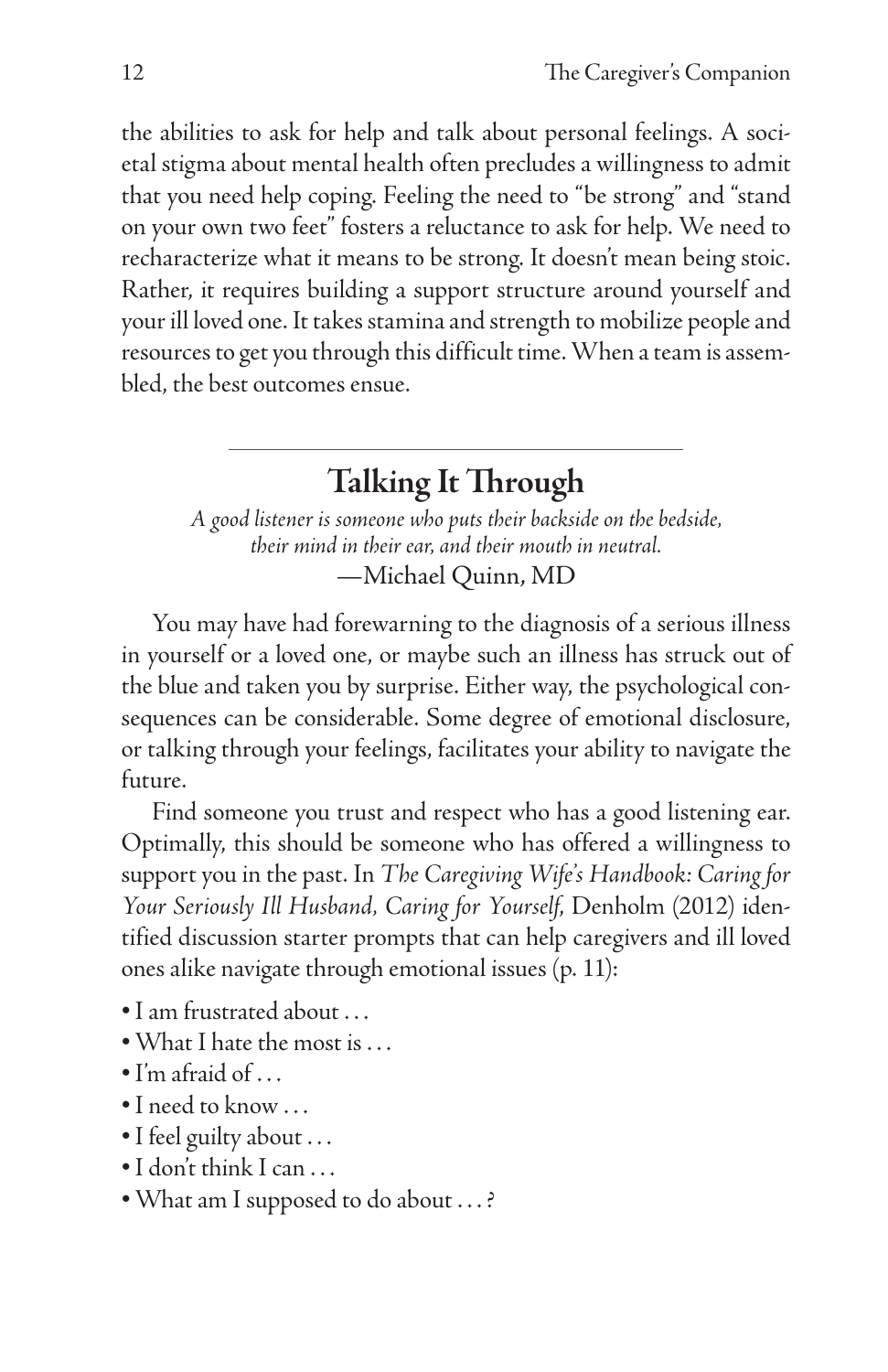- •What do I do when . . . ?
- •What do I say to people about . . . ?
- •What concerns me a lot is . . .

Tell your trusting friend that it is their ears you want them to lend not a voice laden with opinions and advice. The following are examples of what a willing ear might hear from a caregiver:

- •I'm really struggling with guilt over Mary's diagnosis. She kept saying how unusually tired she was, and I kept reassuring her it was all the wedding planning that got to her. Maybe if she got checked sooner, her cancer wouldn't be so advanced.
- •I feel awful admitting this, but I keep wishing this happened to someone else's child and not my own. I don't know how I'm going to make it through this.
- •I'm afraid my anger is consuming me. I can't stop thinking of the unjustness of this happening to my wonderful mother.

Until our thoughts and feelings are articulated, we remain unaware of the intensity of our emotional responses. Articulation gets these feelings "out on the table" and enables us to address them directly.

#### **Courage**

*Courage doesn't always roar. Sometimes courage is the quiet voice at the end of the day saying, "I will try again tomorrow."* —Mary Anne Radmacher

Moving beyond the "why" takes courage. Philosopher Søren Kierkegaard noted, "Courage isn't the absence of despair and fear but the capacity to move ahead in spite of them." Taking that first step into the future is a major turning point in assuming the caregiver role.

Embracing the caregiver role is a monumental task. As biologist Henry Drummond pointedly stated, "Unless a man undertakes more than he possibly can do, he will never do all that he can." Stepping into this uncharted territory represents an enormous leap of faith. You must acknowledge your lack of experience and expertise; however,